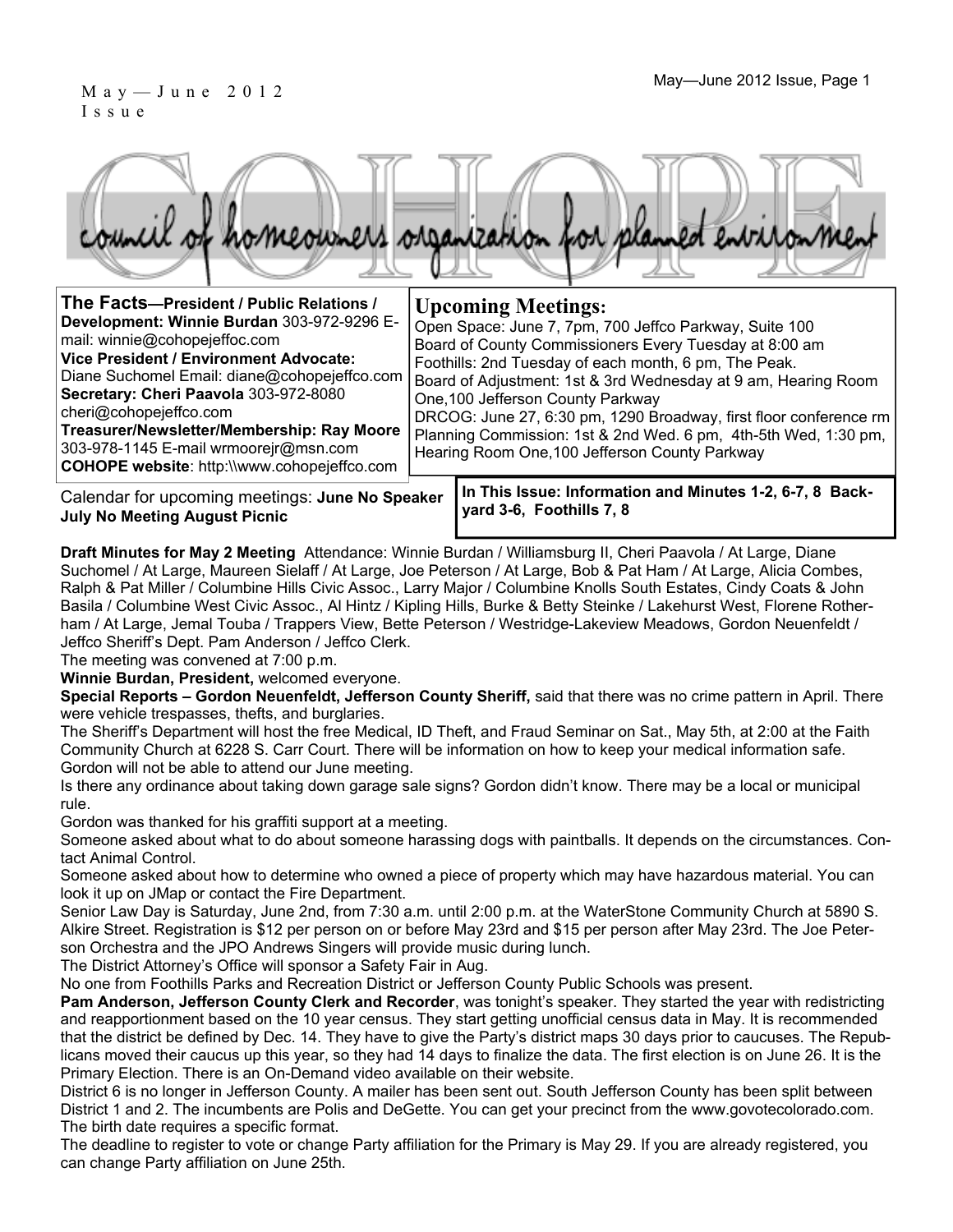In the last mail-in ballot, 80% of active registration people voted. Of those people, 97% voted by mail. Mail-in ballots save money and increase turnout.

Anyone can take their tour to see the process.

When you get your mail ballot, you can mail it, take it to a Service Center, take it to the Polling Place, or take it to an Early Voting Center.

You can start tracking your mail ballot on votejeffco.com 18 - 22 days prior to the election. The website gives the date the mail ballot was received. The Jefferson County Clerk and Recorder Elections Division can start processing the ballot 15 days prior to the election. (They cannot count the votes, only process the paperwork.)

When they get the ballot, they verify the voter's signature in their database of past signatures. If the signature does not match, they send the voter a letter. Then the voter has 8 days to verify it is you. This process is called "curing". If the voter responds that it is not them, the incident is investigated. They investigate every instance of discrepancy. If the ballot is not "cured" (verified), it is set aside and not counted. Ballots are processed by teams of 3 people. No one sees the name and the votes. Then the ballot is tabulated or processed via the computer. The vote is not "counted" until 7:00 or when the polls close. It is like setting up a spreadsheet where the cells are not processed until you select "Calculate Now". All of data and the formulas are there, but are not processed until you want them to be processed.

The computer determines if too many voters voted. If so, the ballots go to a non-partisan judge. They also have rules that they have to follow.

The Elections Division does audits to test the equipment. They do 2 audits, a Pre-Audit and a Post-Audit.

What do you do if the mark is not dark enough or the intent is not clear? They use the Voter Intent guidelines. Will we have our Precinct Polling Place information before Nov.? Yes. We had 324 precincts. Now we only need 260 precincts. They have combined some precincts to the same location because of the number of people who visit the precinct.

At the end of the summer, voters will get another mailing.

Provisional Balloting covers what to do when a voter who goes to the wrong precinct. If they go to the wrong precinct, they can vote there but the ballot may not have the same people or issues. The voter can go to a Service Center. This is the best option. If there is not time to make it to the correct precinct, they can fill out a Provisional Ballot. The voter has to sign the document verifying that they are who they say the are. The voter also has to show identification or some proof of registry. After the voter's eligibility has been verified by the Elections Division, then the ballot is counted. In order to get a mail-in ballot, you need to have voted in the last General Election.

There are 3 ways to register as a Confidential Voter. There is a form available at the Motor Vehicle Department. You must sign that you fell threatened. All members of Law Enforcement are Confidential Voters. All domestic violence victims are Confidential Voters.

Election information is public information. The election information is that a voter has voted, not how they voted. It also includes name, address, and their history of whether they voted.

What is the demographics of Jefferson County? For decades it has been 30% democratic, 30% republican, and 30% unaffiliated.

How can you stop the calls? You can't. The Parties make the rules i.e., that they can call all voters. However they also track votejeffco.com. When the website shows that your ballot has been received, they usually don't call you any more. Do many non-citizen's try to vote? In Pam's experience, this is not a big issue. She has had 17 people who were not "cured" (verified). The reason for 15 people was that they were not a citizen. Legal proceedings were pursued on the other 2 people for Election Offense.

**Reports from Officers** Roll Call was taken. We had 18 members present and a quorum.

**Winnie Burdan, President,** was present.

With Winnie's election, we have an opening for Vice President. It was moved that Diane Suchomel be our Vice President. The motion passed. Diane is also our Environment Advocate. Florene will set up speakers. We do not have a speaker for June. Please send your suggestions to florene2003@yahoo.com.

**Diane Suchomel, Vice President,** was present.

**Ray Moore, Treasurer,** was not present. The Treasurer's Report was provided by Al Hintz. We have \$1,911.72. It was proposed that we participate in Summerset. The motion passed.

**Cheri Paavola, Secretary,** presented the April Minutes. They were approved without any changes.

Diane Suchomel said that there were rezoning hearings for 3 areas. There is an amended PD on Tuesday, May 8th, at 6:00 at 7676 Continental Divide. The West Bowles Community Church has requested rezoning to allow a Pre-School in their existing structure. The POC is Holly Burkes. There is a request for a change to the Preliminary and Final Platt for a property at Deer Creek and Mesa. It is to subdivide the property into 2 residences. The POC is Liza Cope. **Old Business** None.

### **New Business** None.

**Announcements** Senior Law Day is June 2 starting at 7:30 a.m. The \$12 registration fee includes breakfast and lunch. It also includes a 15 minutes free consult with an attorney. (See page 6)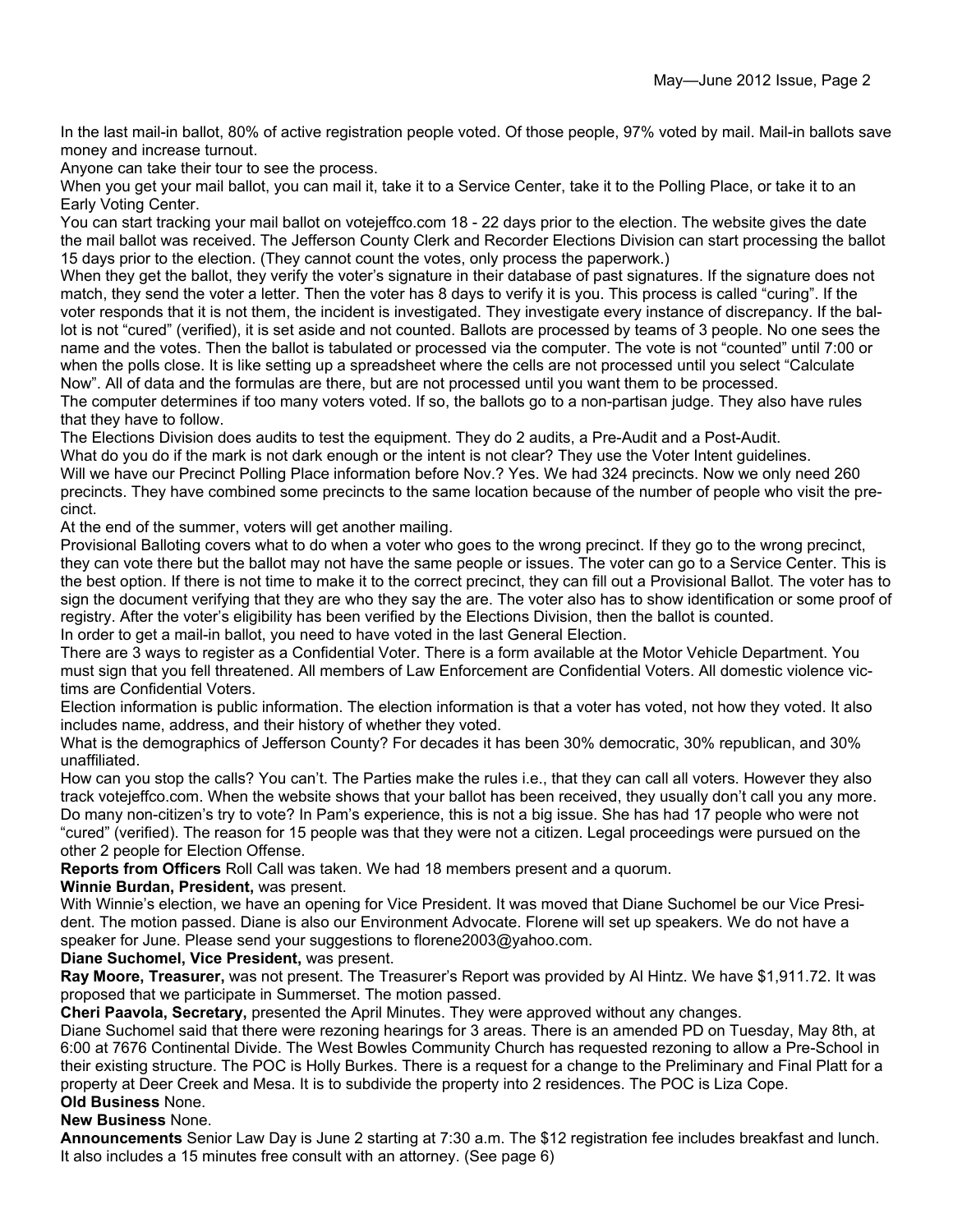# **THE BACKYARD**

### Columbine Hills News

*From* **Draft Minutes of the April 2012 Board Meeting** Six board members and five homeowners were in attendance. **ANNUAL MEETING** The annual meeting was called to order by Mark Johnson. Six current board members were in attendance. Motions were made and passed to nominated Michaelle Otto, Greg Galczynski, Bruce Yarish and Ralph Miller to the Board of Directors. All were elected. Motion was made and passed to elect Bruce Yarish to the position of President. Motions was made and passed to elect Randy Montgomery to the position of Secretary.

**APRIL BOARD MEETING** Treasurer's Report: Bills paid were Colorado Lasertype, annual membership mailing costs, P.O Box, donation to Columbine HS for After the Prom Party, CHE and COHOPE.

Old Business: Minutes for the March meeting were approved as amended. Sharon Davis will chair the Annual Garage Sale. Volunteers are needed to distribute the maps with the addresses of participating members.

**New Business:** A motion was made and passed to discontinue the monthly weed spraying on the Kendall Blvd. islands. It will be necessary to call the zoning department regarding the flashing yellow light at the east entrance to the CHE school parking lot. Evergreen branches are currently blocking the sign.

The sheriff's office has been called regarding a car parked on the street for several months. This car has no front or back license plates. — *Randy Montgomery, Secretary* 

# Columbine Knolls South II REVIEW

**President's Corner** What a lovely Spring we are having! We just returned from a walk around the neighborhood and I don't remember any time in the past 20 years that we have lived here that the flowering trees and bushes have looked and smelled more beautiful! Thanks to everyone who have made that extra effort to keep their property in such great shape. The entire neighborhood benefits!

The HOA Board of Directors had a very long meeting in April and discussed some pretty interesting issues. Be sure to read the minutes of the meeting to see what was discussed. Each member of the Board of Directors takes their role very seriously and strives to make decisions carefully in accordance with the CKSII Protective Covenants and CKSII Homeowners' Association bylaws. Both of these documents can be found on our website at www.cksii.org.

The Landscape and Social Committees have been busy working on their respective projects. The Board is excited about the work both committees are doing! Thanks to Bob and Brenda James for volunteering for the Welcome Committee. We still need a couple more volunteers for the Welcome Committee. Please contact me if you are interested.

What issues would you like to see the HOA address? We are looking into the possibility of posting a survey on our website to find out what is on your mind. We will keep you updated on how the survey is progressing but in the meantime do not hesitate to call any board member with your thoughts.

Please keep in mind with more kids out playing and riding their bikes through our neighborhood to drive with caution. Hope to see you at our next board meeting. We welcome guests! - *Stephanie Haberkorn* 

*From* **Board Meeting Minutes – April 10, 2012** President Stephanie Haberkorn called to order meeting at 7:00 p.m. Board members Debbie Opperman, Ron Cunning, Jane Schaefer, Tom Tellschow, John Schutt and Justin Phillips were in attendance. Roger Borcherding of DARCO Property Management, along with 5 homeowners, attended.

Ron Cunning presented a breakdown of the membership by Sections in the community with an overall membership representing 52.9% of the 531 homes.

ACC REPORT: Justin Phillips reported that the committee has received six requests for new improvements which have been approved and has no other outstanding requests.

MANAGEMENT REPORT: Roger Borcherding of DARCO Property Management reported that since the last board meeting on February 21, 2012, six letters were sent regarding visible trash containers or other repeat violations. He further reported that there are 7 properties currently for sale in the community with two properties in foreclosure. He further reported that the HOA received a check for membership dues from Asset Management Corp, the asset manager for one of the properties in foreclosure.

The Board discussed a homeowner request to allow a payment plan for legal expenses awarded to the Association by the court. These expenses were incurred during the covenant enforcement process. The Board approved a motion as follows: The HOA attorney will be directed to negotiate a payment plan with the owners for \$500.00 per month beginning on May 10th and continuing with regular monthly payments until the amount has been repaid. The amount is currently \$6,739.60. In the event of any default, any remaining balance, and any additionally incurred fees or legal costs will become all due and payable immediately. The Board retains the right to collect any outstanding balance due upon the sale of the boat by the owner. Failure to comply with these terms will cause the Board to direct the Jefferson County Sheriff to execute the court order to seize and sell the boat. The HOA attorney is Annette Richmond, an attorney with Orten, Cave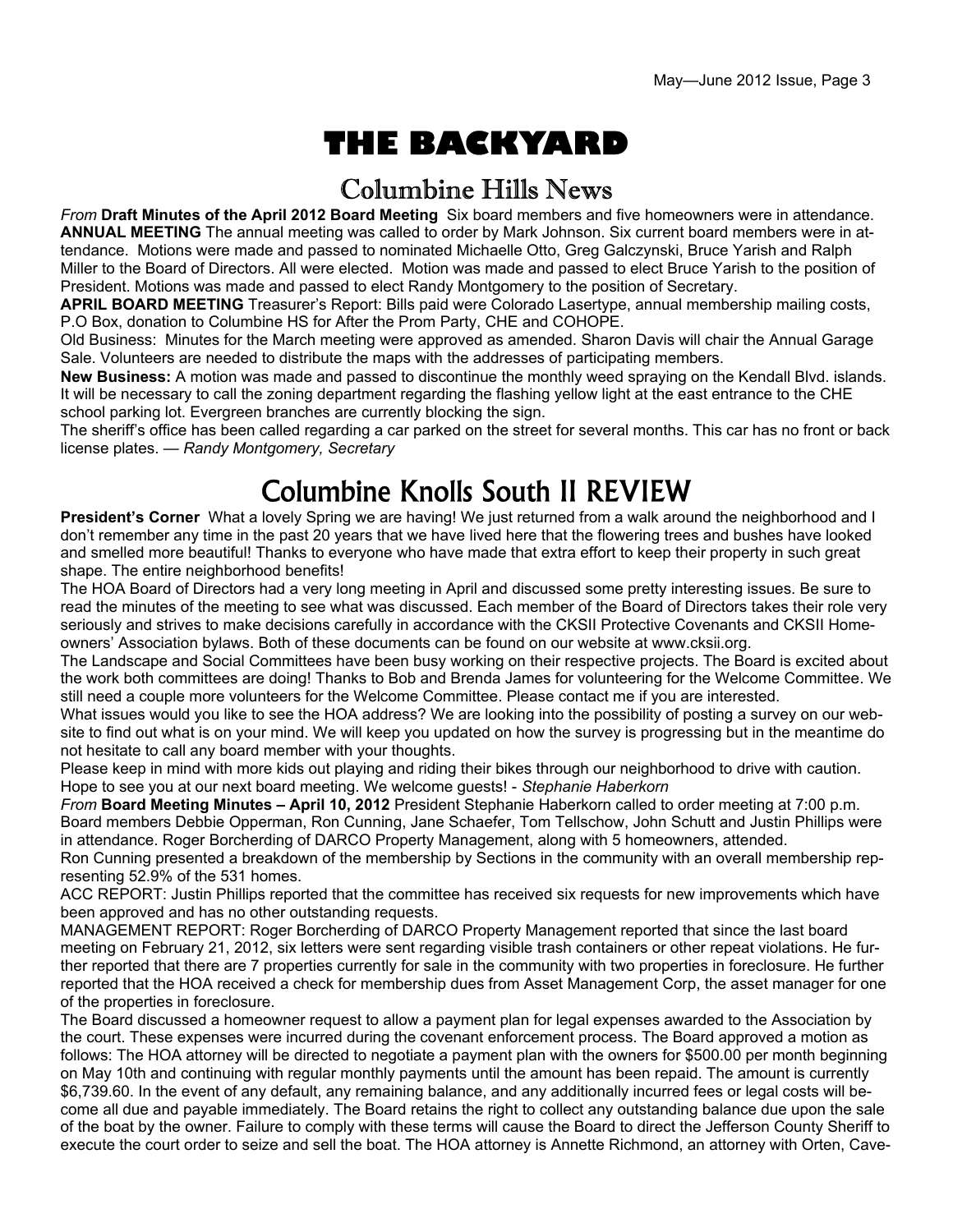naugh, Richmond and Holmes LLC (OCRH), which represents the Association. The attorney is also to be directed to determine that all parties negotiating on behalf of the homeowner have the legal authority to do so. A judgment is also to be placed against the home for the total due. The motion was made by Ron Cunning and seconded by Debbie Opperman. The vote was taken and the motion passed.

LANDSCAPE COMMITTEE: Debbie Opperman reported the committee has reviewed the County approved design plans for the Yukon corners. A planting event is scheduled for Memorial Day weekend and community members are encouraged to come and lend a hand. A motion for funding plant materials of up to \$1400 was made by Deb Opperman and seconded by Ron Cunning. Funding was approved. Look for an article in the May newsletter for additional times, dates and details.

SOCIAL COMMITTEE: Bob Haberkorn reported additional community members have joined the committee. The Annual Picnic will be held on September 8th from 4-7 pm. The committee is organizing a door to door invitation group and producing flyers to advertise. The emphasis will be on involving as many neighbors as possible. Their next meeting is June 12.

SIGNAGE ON CARR ST: John Schutt, along with Bob James, installed the repaired sign. Thank you to both for the great work! Mr. Schutt also read a letter of appreciation from community member Sylvia Johnson. Discussion took place around the possibility of obtaining formal easements for the HOA for the corners on Carr. Mr. Schutt and Mrs. Haberkorn will review some previous legal work done by previous Boards.

Stephanie Haberkorn reported that she has had two volunteers come forward so far to form a Welcome Committee. John Schutt met with Preston at EDS Waste Management about incentives for new homeowners to join the HOA. Discussion followed about the mechanics of the program and its relationship to the HOA. The accounting aspect was explored and the Board was cautioned by Ron Cunning that this would be a complex process.

NEWSCARRIER PAY: A motion was made by Stephanie Haberkorn and seconded by Deb Opperman to increase the news carrier pay from the current rate of \$75 to \$100 per month. The motion was approved.

NEW BUSINESS: Marketing for the Community Garage Sale will be as follows: 3 months of newsletter notices, Denver Post and Columbine Courier notices and Large community fence signs.

An owner asked if it is illegal to post signs on the corners of Yukon and Chatfield on our landscaped properties. Mrs. Haberkorn stated that signs can be removed from the corners, especially signs that have been posted for marketing purposes by commercial entities. The Board did not discourage the short term use of Open House directional signs for homes for sale in the neighborhood.

The meeting was adjourned at 8:50 p.m.

# *The Leawood Rapporter*

*From* **Leawood Civic Association Minutes Minutes of April 3, 2012** The meeting was called to order at 7:10 p.m. In attendance were Mike Shaw, Richard White, Paul O'Connor, Rhonda Eveleth , Nancy Bock, Debby Baker, and Laurel McFerrin-Ontiveros.

Richard White presented the treasury report and stated that this year's Easter Egg Hunt cost \$477.26.

The Easter Egg Hunt was a big success this year and the LCA Board Members thanked Debby for all of her hard work. There was some discussion about raising the age limit next year to kids older than ten, but this will be addressed in the future.

The 2012 Spring Clean-up will be scheduled for either June 9th or 23rd. Leawood Elementary School needs to be contacted to determine which date will work so the dumpsters can be set up in the parking lot.

One of the stone caps on the small wall at the west side of the Jay Court entrance has disappeared. Mike and Paul will work on figuring out how it can be replaced.

The date for the Leawood picnic was confirmed for Saturday, August 25th. Initial planning will start at the LCA meeting on May 8th at ReMax.

The meeting was adjourned at 8:16.

*From* **Leawood Metropolitan Recreation and Park District: Minutes of April 10, 2012** The meeting was called to order at 6:36 p.m. by President Kyle Sargent at the Leawood Elementary School. Board members present were: Donna Snyder, Mibby Luedecke, Linda Smith and Parks Manager, Dave Padilla. Charlie Campbell arrived later.

Treasurer's Report – The Treasurer's report was submitted by Donna. Income from lottery and property taxes was received. Bills to be paid were discussed. Bills include: Quarterly payroll taxes, Horizon for sprinkler parts, United Site Services, Denver Water, L&M, reimbursement to petty cash, snow removal invoice and Dave's invoice. Fees to Jeffco Assessor and County Clerk for voter lists and reimbursement to Mibby for election signs were paid. Linda moved to receive the Treasurer's report and pay the current bills. Mibby seconded and the motion passed.

Parks Manager Report – Charlie and Dave have chosen spots for eight trees on the south side of the creek erosion project. Irrigation is being brought under the current creek project so we will have water access. Dave is getting bids for the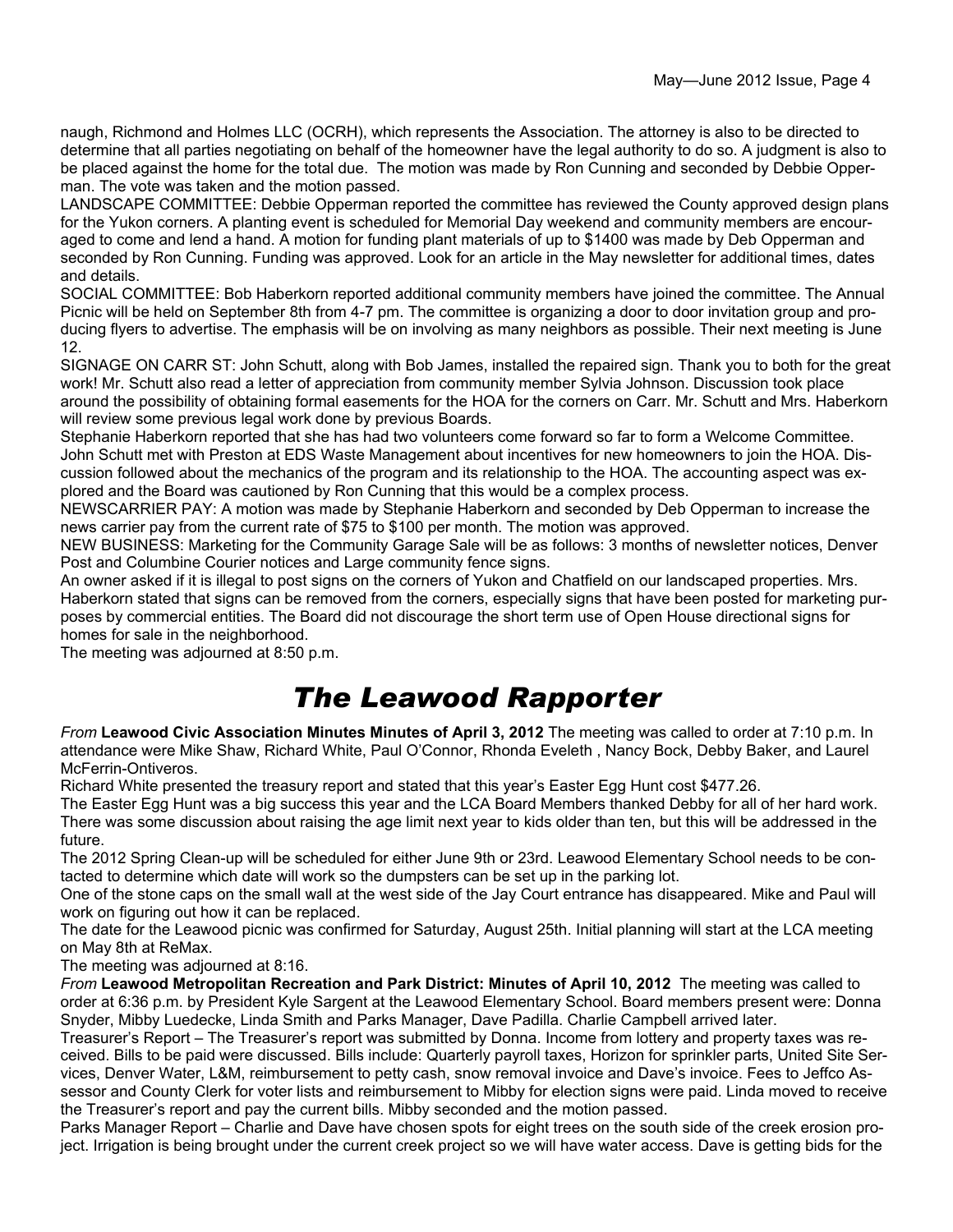eight trees. A bid from Arborist Arms is expected for a tree that is down by the Good property and open space at Benton Drive area. We will also be trimming trees at the end of Benton behind the houses and in that area.

Dave and helpers trimmed, raked and loaded debris at Tract T, xeriscape at Raccoon Park, Leawood Park and Weaver Park. The sprinklers were turned on and checked out. Watering is now being done due to the dry conditions. The Lesco water unit was sent for maintenance and used for extra watering for the parkway trees. L&M started spring clean-ups in all parks. Tract T will need to receive mulch on Sheridan. The parks are ready for spring.

Dave reported kids turned the potty around at Weaver Park and a number of irrigation box tops in that area were removed. Trash was taken to the Columbine High School dumpster. Doggie bag holders were inspected and refilled as needed.

Correspondence – Mibby received a request from a Girl Scout leader wanting to know if we had ideas about a community service project they could do. Charlie suggested they raise money and plant bulbs in the park's planters for next spring blooming. Mibby is to pass the suggestion along.

Old Business Election – Mibby Leudecke, the Designated Election Official, reported she is required to form a Canvass Board to meet after the election. One of the current board members has to be on the board, so Charlie agreed to serve. Mibby has designated several others to be part of this board to review the election process and certify the votes of the election on May 8.

Dutch Creek erosion project updates – Dave attended several progress meetings on the ongoing erosion project. Currently, the contractors are working on the upper drop structure. Dave estimates they may be complete with the project by the end of April or first week of May.

Adjournment – The meeting was adjourned at 7:50 p.m. —*Linda T. Smith Vice President and Secretary* 

### **Westbury**

**Help Elect New Officers At A Pot Luck Dinner** Wednesday, May 9th at 6:00 p.m., Westbury Home Owners Association, (WHOA) Meeting, at the home of Jennifer Ashworth, 10095 W Arbor Place, Littleton, CO 80127

It's all coming together. Procedures for voting in new board members were discussed at our April WHOA meeting, and will be formally voted on at our meeting, Wednesday, May 9th, at 6:00 p.m. We're also adding an even more neighborly touch by asking everyone to bring something to share for a light dinner before the meeting. Please join us. For now at least, if you own a home in Westbury, or rent a Westbury home, and the owner gives you permission, you qualify as a member of WHOA.

It would be great to have a few more volunteers from which to choose our four officers, President, Vice President, Treasurer, and Secretary, plus the four board members at large that we need. Meetings will probably be once a month to start, so if you're willing to spend a little time working with and helping out your neighbors, please come join us. And if all you want for now is to share dinner with those neighbors, you're still most welcome. Bring whatever you want, if everyone brings desserts, it'll be a dessert feast. Please let us know if you're coming, so we know how many chairs to set up, WestburyHO@gmail.com.

We'll be working out election logistics, finalizing our list of candidates, and voting on the proposed procedures, at our May Meeting. If all goes as planned, the actual election will take place on Thursday, June 13th, at a home to be selected. Here's the gist of what we've discussed.

In short, with dues temporarily set to zero, all home owners within Westbury have effectively paid their dues in full. Thus, our meetings are General Membership Meetings so long as they are publicized and open to all members, and so long as we have a quorum representing at least five households. Accordingly, we can conduct business, including the filling of vacancies on the Board of Directors, in a manner agreeable to the majority at said meetings, in accordance with our bylaws. Bylaws can be found at www.WestburyHOA.US.

Meetings of the General Membership According to WHOA Bylaws, (rev. 2000), Article III, Section 2, "Each household whose dues are paid and current shall be considered a member in good standing and entitled to one vote on each matter submitted for consideration by the members."

Article IV, section 6 states, "New Business items, other than housekeeping or administrative, presented for the first time at a meeting of the general membership may be accepted, discussed and submitted for an advisory, but not final vote." To that end this was proposed as new business at our April meeting, a summary to be publicized in the newsletter. It will be formally voted on at the May meeting.

It was further proposed as new business, that this election be held at the June meeting of the General Membership of WHOA, by all members either present, or represented by a proxy ballot. Proxy ballots will be sent out with the June newsletter. To be counted for a specific office, those proxy ballots must arrive at the June General Membership Meeting before the election for that specific office is concluded.

Short statements on the qualifications, vision, interest, and/ or mission of each candidate will be accepted from all candidates who provide them by May 10, 2012. Please email them to WestburyHO@gmail.com. These statements will be included with the proxy ballots and return envelopes, to be sent out with the June newsletter.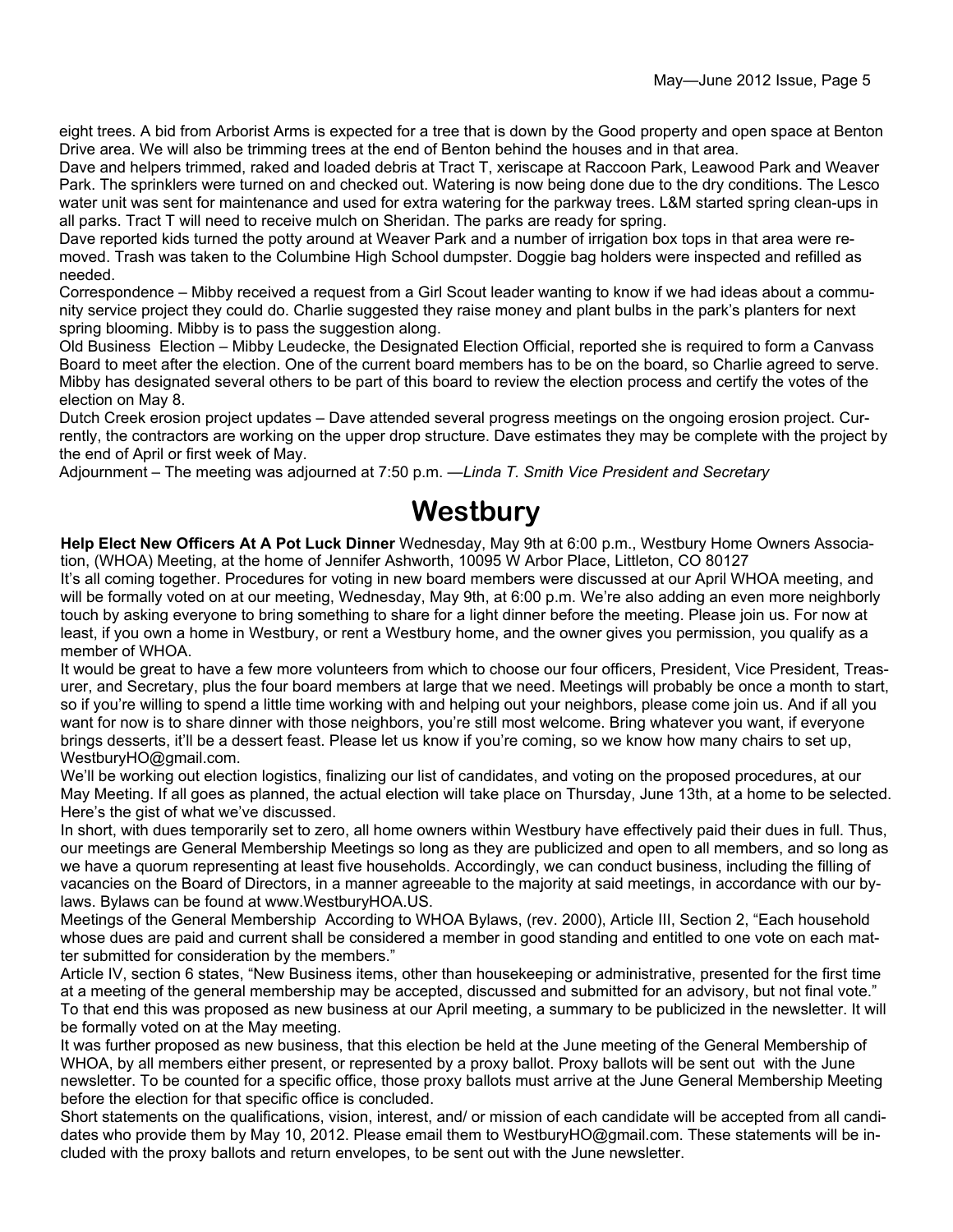Newly elected board members and officers will begin serving at the conclusion of the June, 2012 General Membership Meeting, and will serve for the remainder of 2012.

Please visit www.WestburyHOA.US, for more information — *John Gaudio, Past President, WHOA, 303-870-1044* 

### **WoodBourne**

*From* **Notes From The Board** The Annual Homeowners Meeting was held on April 18, 2012. Unfortunately we did not reach the required quorum in order to conduct any business. Therefore, we were unable to hold the meeting and elect Board members to the two open positions.

The Board updated the homeowners who were present on the upgrades going on in the neighborhood (fence replacement, clubhouse painting, carpeting, and playground replacement).

If you are interested in running for the Board please contact Board President, Carrie Kollar at 303-431-5778. The next Annual Meeting will be held on June 20, 2012 at 7 p.m. at the Clubhouse.*— Carrie Kollar, President*

# **Williamsburg II News**

*From* **HOA Meeting Minutes for April 3, 2012** The meeting was called to order by Mike Eppers at 7:06 p.m. In attendance were Mike Eppers, Susan Ganz, Debra White, Bill Ganz, Beth Schneider and Sharon Erickson.

Newsletter: One error was noted – the Fourth of July Bike Parade will be on July 4th not July 8th. No other changes to the newsletter as published.

Treasurer's Report: Susan Ganz, Treasurer, reported that the following bills were paid after the newsletter was published: Insurance (annual payment), Mountain High for March watering at front entrance and sign board area, Deb White Bill for Easter Egg Hunt items. Susan also reported that a total of \$4495 in homeowner dues have been received as of this meeting (April 3rd). This represents 128 homes or 40.5% of our homeowners.

Architectural Committee Report: Homeowner contacted Bill Ganz to check on requirements to add a six fence on his property. Bill referred him to form on HOA website – owner will fill out form. Normally if fences are within lot lines, do not block sight lines and meet covenant restrictions, there are no issues in putting up a fence.

Historian: According to Debra White all information is up to date. The pictures from the Easter Egg Hunt have been added to the records and Deb will also send several to Kathy Morelli to post on the HOA website.

Old Business: Hay Ride has been booked with Bear Creek Ranch for December 15, 2012.

Egg Hunt was a big success. There were about 50 children who joined in the hunt. All seemed to enjoy themselves. A big thank you to the Easter Bunny who made an appearance and posed for pictures with children and parents. Thank you also to Beth Schneider and Linda Hansen for sponsoring and "manning" the face/tattoo painting table. A big hit! Discussed the need for Board members and committee volunteers. If interested, please attend one of the monthly meetings.

New Business: Drawing for the dues winner was conducted – eligibility was based on paying dues by March 31st. The winners were Thomas and Cheryl Alley on Moore Ct. Congratulations!

Mike has contacted the outdoor movie company, Blaster Bouncer to reserve our next movie night for July 21st. Movie title to selected as we get closer to the date. Watch for further details as summer arrives.

Beth Schneider will sponsor the garage sale again this year. She will provide garage sale kits to anyone who will be participating – contact Beth at 303-548-2419 or thru email at bethschneiderrealty@gmail.com for your kit. Deb White will make sure the banner and dates for the sale are up on the fence along Kipling and Roxbury. The neighborhood garage sale is set for June 8th and 9th.

The meeting adjourned at 8:20 p.m.

Salute to Seniors - "Tea and The Scoop" is on Friday, May 11th, from 8:30 a.m. until 4:00 p.m. at the Convention Center, Mile High Ballroom. It is commemorating the Centenary of the Maiden Voyage of the Titanic. The great granddaughter of Molly Brown will give a presentation at 11:00.

Best Buy is not taking more recycling items without charge.

**Cheri Paavola** announced that she had been diagnosed with endometrial cancer and had impending surgery. At this writing, she has had the surgery, is recuperating at home, and doing great.

The Columbine Courier had an article on a mill levy increate. The meeting is at Dakota Ridge.

**Bob and Pat Ham** announced that their 50th Anniversary is June 1. They are asking people to send them a card. We adjourned at 8:57. —*Cheri Paavola, Cohope Secretary*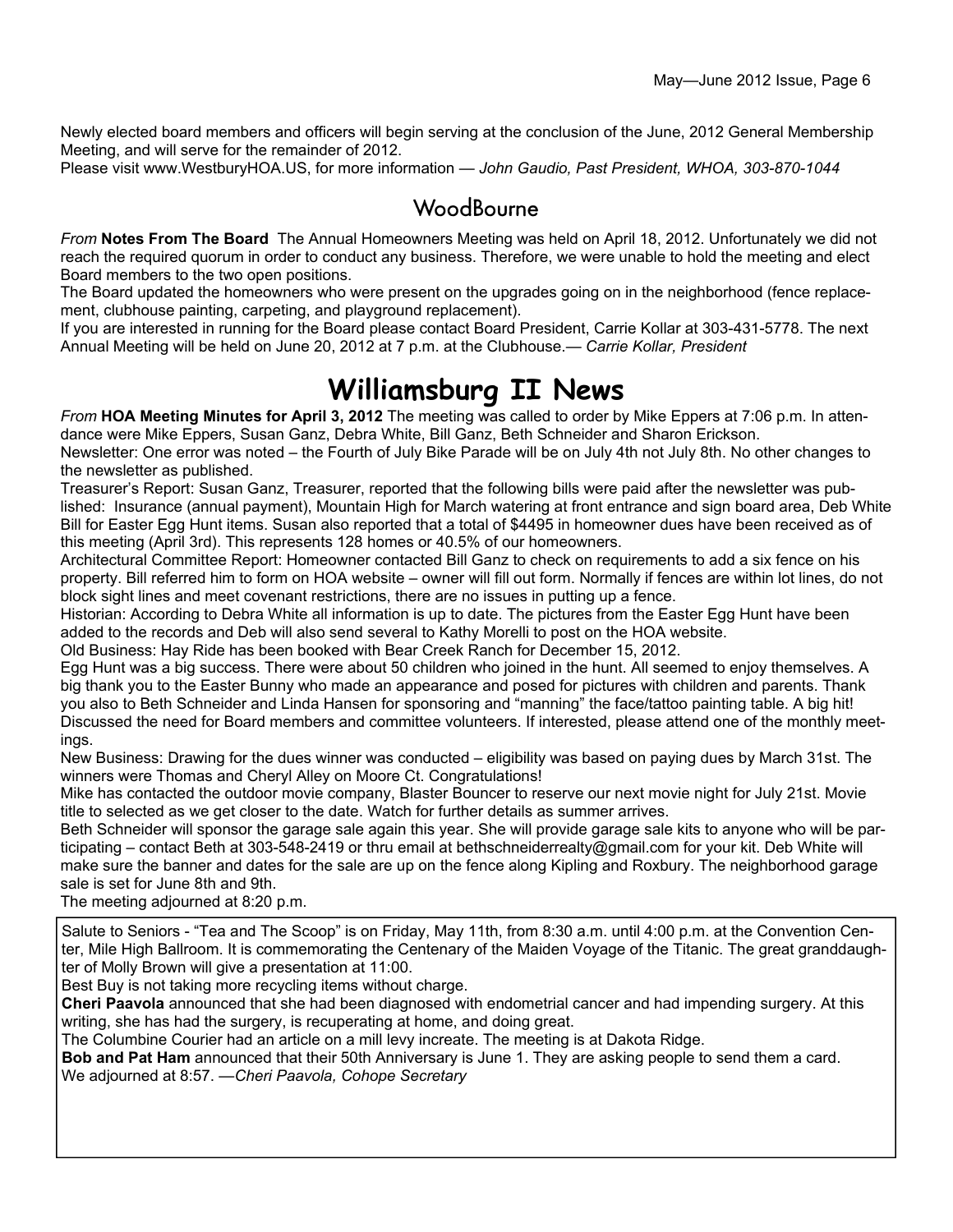**Foothills June Events—**Kate Dragoo, Communications & Marketing Supervisor, Foothills Park & Recreation District (303) 409-2525; kate@fhprd.org

**Outdoor Pools opening, \$2 admission** Kick off your summer at Foothills Park & Recreation District's outdoor pools and enjoy \$2 swim admission per person on opening day! Pools opening on **Saturday, May 26** are Weaver Hollow Pool (12750 W. Stanford Ave.) and Deer Creek Pool (8637 S. Garrison St.). Opening the following week on **Saturday, June 2** are 6<sup>th</sup> Avenue West Pool (400 Holman Way) and Columbine West Pool (7046 S. Webster St.) Foothills offers a wide range of open swim hours as well as classes for all ages and abilities. A great way to save money during the summer months is to purchase a Summer Fun Pass, valid May 1 – Aug. 31 and available for purchase at all Foothills facilities. For more information on classes and passes visit www.ifoothills.org or call 303.409.2100

**Foothills Community Concert Series, June concerts** Foothills Park & Recreation District celebrates 22 years of free concerts at Clement Park (corner of Bowles & Pierce). The 2012 Foothills Community Concert Series will showcase a wide variety of free, family-friendly concerts. For more information call Foothills Special Events Hotline at 303.409.2626 or visit www.ifoothills.org/concerts. June Concerts:

**Thursday, June 7**, 7-8:30 p.m. – Chris Daniels & the Kings (Funky Rock & Roll)

**Thursday, June 14**, 7-8:30 p.m. – The Indulgers (Celtic Rock)

**Friday, June 22**, 9:30-10:15 a.m. – Eric West (Music for Kids)

**Saturday, June 23**, 6-8 p.m. – Music Go Round, Battle of the Bands

**Thursday, June 28**, 7-8:30 p.m. – Rebecca Folsom Band (Rock/Blues/R&B)

**Pool Parties at Foothills Pools** Cool off at Foothills Park & Recreation District's June pool parties. Admission only \$2 for each pool party. Organized games, activities, food and prizes will be happening at the following locations and times: Saturday, June 16, 1-3 p.m. at Lilley Gulch Recreation Center (6147 S. Holland Way)

Saturday, June 23, 11 a.m. at 1 p.m. – Columbine West Pool (7046 S. Webster St.)

Saturday, June 30, 12-2 p.m. at  $6<sup>th</sup>$  Avenue West Pool (400 Holman Way)

For more information, call 303-409-2333 or visit www.ifoothills.org/events

**Father's Day Special, June 17** Dads swim free at all Foothills Park & Recreation District's indoor and outdoor pools during open swim hours when accompanied by their child(ren) on Sunday, June 17, 2012. For more information call 303.409.2333 or visit www.ifoothills.org/events.

**Votes taken at FOOTHILLS PARK & RECREATION DISTRICT REGULAR BOARD OF DIRECTORS MEETING March 13, 2012** MOTION: Director Bradley moved that the Foothills Board of Directors approve ResolutionNo. 12-003 authorizing the issuance of its Sub-District "B" General Obligation Refunding Bonds, and authorize the execution of all required bond documents as specified. Director Maulik seconded the motion. Poll of the Board: Director Maulik, aye; Director Johnson, aye; Director Bradley, aye; Director Sutton, aye; Director Nunes, aye. The motion was approved.

#### **March 2012 Beginning Balance Mar 7, 2012 \$ 1942.37**

**Deposits \$ 300.00**  Dues—Johnston \$20, Rotherham \$20, Columbine Knolls SE Estates \$40, Trappers View \$40 Columbine Hills \$40, Sielaff \$20, Kipling Hills \$40, Sunrise Creek \$40, Williamsburg II \$40 **Withdrawals \$ 273.74**  April Newsletter \$ 8.10, May Newsletter \$8.10, June Newsletter \$8.10, Dues Mailout \$9.45 Lilley Gulch Rental \$60, Clement Park Picnic Shelter rental \$125, Website \$4.99 Summerset Booth Fee \$50

**Ending Balance June 6, 2012 \$ 1968.63** 

#### **FOOTHILLS PARK & RECREATION DISTRICT REGULAR BOARD OF DIRECTORS MEETING May 22, 2012—**

Diane Suchomel attended the meeting. She listened to the interviews of the 3 candidates for the Ward 2 director position that were held before the regular board meeting. During the board meeting the board unanimously selected Jill Nunes for the position. She was the Ward 2 representative whose term just expired. I think she'll continue to be an excellent board member and her 20 yrs of experience as a professional working in recreation is a major asset to the district. Report on the 2011 audit -- no problems found

This year FHPRD is going to charge a parking fee for reserved parking spaces(about 200 spaces) in Clement Park for the Red, White and YOU event on July 3rd. They've already sold a couple of parking space reservations for that event. Burke, Bette and their HOA president came late to the board meeting and asked FHPRD to pay more attention to maintaining the 2 parks in their subdivision. They said the sidewalks through those parks are in bad condition with large offsets and are a safety concern. They also mentioned a drainage problem -- someone's back yard floods because the pipe that is supposed to drain water from a cul de sac is apparently plugged with debris. Colin Insley gave them his card and asked them to contact him. They didn't bring any photos of examples of the problems to show the board of directors. A woman from the LDS church invited all to a June 2 , 7:30 p.m. free concert that the Colorado LDS (See pase 8)